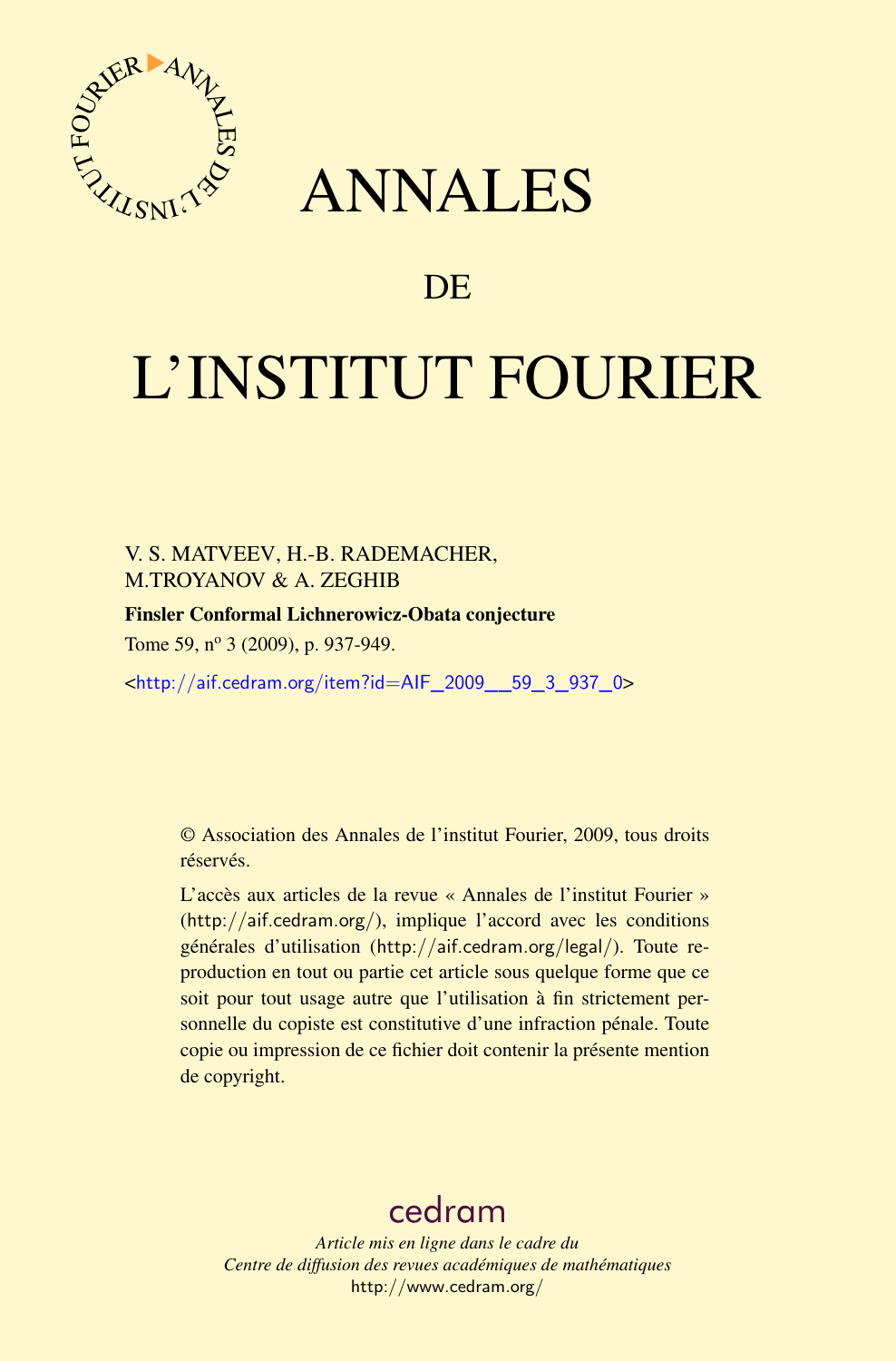#### <span id="page-1-0"></span>FINSLER CONFORMAL LICHNEROWICZ-OBATA **CONJECTURE**

#### **by V. S. MATVEEV, H.-B. RADEMACHER, M.TROYANOV & A. ZEGHIB**

Abstract. — We prove the Finsler analog of the conformal Lichnerowicz-Obata conjecture showing that a complete and essential conformal vector field on a non-Riemannian Finsler manifold is a homothetic vector field of a Minkowski metric.

Résumé. — Nous démontrons une variante de la conjecture de Lichnerowicz-Obata sur les transformations conformes des variétés finslériennes. Plus précisément, un champ de vecteurs conforme complet et essentiel sur une variété finslérienne non-riemannienne, est un champ homothétique sur un espace vectoriel normé.

#### **1. Definitions and results**

In this paper a *Finsler metric* on a smooth manifold M is a function  $F: TM \to \mathbb{R}_{\geq 0}$  satisfying the following properties:

- (1) It is smooth on  $TM \setminus TM_0$ , where  $TM_0$  denotes the zero section of TM,
- (2) For every  $x \in M$ , the restriction  $F_{T_xM}$  is a norm on  $T_xM$ , i.e., for every  $\xi, \eta \in T_xM$  and for every nonnegative  $\lambda \in \mathbb{R}_{\geqslant 0}$  we have
	- (a)  $F(\lambda \cdot \xi) = \lambda \cdot F(\xi),$
	- (b)  $F(\xi + \eta) \leq F(\xi) + F(\eta)$ ,
	- (c)  $F(\xi) = 0 \Longrightarrow \xi = 0.$

We do not require that (the restriction of) the function  $F$  is strictly convex. In this point our definition is more general than the usual definition. In addition we do not assume the metric to be reversible, i.e., we do not

*Keywords:* Finsler metric, conformal transformation.

*Math. classification:* 58b20,53c60.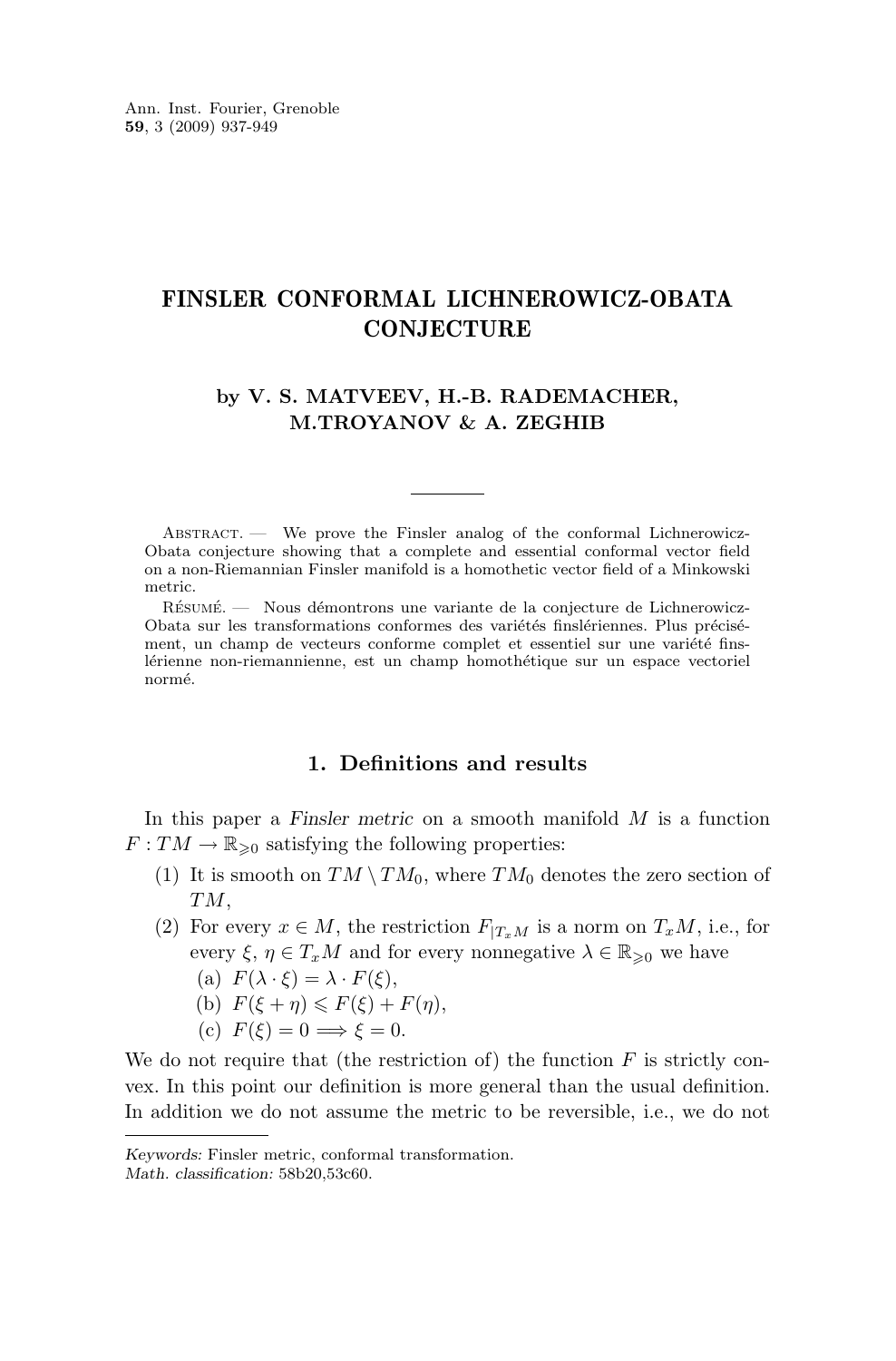<span id="page-2-0"></span>assume that  $F(-\xi) = F(\xi)$ . Geometrically speaking a Finsler metric is characterized by a smooth family  $x \in M \mapsto {\{\xi \in T_xM \mid F(\xi) = 1\}} \subset T_xM$ of convex hypersurfaces (sometimes called *indicatrices*, cf. [\[6\]](#page-12-0)) containing the zero section in the tangent bundle.

Recent references for Finsler geometry include [\[4,](#page-12-0) [20,](#page-13-0) [7,](#page-12-0) [3\]](#page-12-0). Particular classes of Finsler metrics which occur in our results are the following:

*Example 1.1 (Riemannian metric). —* For every Riemannian metric g on M the function  $F(x,\xi) := \sqrt{g(x)(\xi,\xi)}$  is a Finsler metric. Geometrically the Finsler metric is a smooth family of ellipsoids.

*Example 1.2 (Minkowski metric).* – Consider a norm on  $\mathbb{R}^n$ , i.e., a function  $p : \mathbb{R}^n \to \mathbb{R}_{\geqslant 0}$  satisfying [2a,](#page-1-0) [2b,](#page-1-0) [2c.](#page-1-0) We canonically identify  $T\mathbb{R}^n$ with  $\mathbb{R}^n \times \mathbb{R}^n$  with coordinates  $((x_1, ..., x_n))$  $x \in \mathbb{R}^n$  $,(\xi _{1},...,\xi _{n})$  $\xi \in T_x \mathbb{R}^n$ ). Then,  $F(x,\xi) :=$ 

 $p(\xi)$  is a Finsler metric. The metric is translation invariant, on the other hand every translation invariant Finsler metric is a Minkowski metric. Due to the translation invariance the Finsler metric is uniquely characterized by a convex hypersurface in a single tangent space  $T_xM$ .

Two Finsler metrics F and  $F_1$  on an open subset  $U \subseteq M$  are called *conformally equivalent,* if  $F_1 = \lambda \cdot F$  for a nowhere vanishing function  $\lambda$  on U. We say that a differentiable mapping  $f : (M_1, F_1) \to (M_2, F_2)$  is *conformal*, if the pullback of the metric  $F_2$  is conformally equivalent to  $F_1$ , i.e., if for every  $\xi \in T_xM$  we have  $F_2(df_x(\xi)) = \lambda(x)F_1(\xi)$ . If the conformal factor  $\lambda$ is constant the map is called *homothetic*, for  $\lambda = 1$  it is *isometric*. A vector field is called *conformal* (resp. *homothetic* or *isometric*) if its local flow acts by *conformal* (resp. homothetic or isometric) local diffeomorphisms. If the conformal vector field v is *complete* then the flow  $\phi^t : M \to M, t \in \mathbb{R}$  of v is a one-parameter group of conformal diffeomorphisms of the manifold M. Obviously, if a metric  $F_1$  is conformally equivalent to  $F$ , then every conformal vector field for  $F$  is also a conformal vector field for  $F_1$ .

*Example 1.3.* – For the Finsler metric  $F := \sqrt{g(\xi, \xi)}$  from Example 1.1, conformal vector fields for the Riemannian metric  $q$  are conformal vector fields for the Finsler metric  $F$ , and vice versa. For Euclidean space  $\mathbb{R}^n$  the description of conformal mappings for  $n = 3$  is due to Liouville [\[15\]](#page-13-0) and for  $n \geq 3$  to Lie [\[14\]](#page-13-0), for recent expositions cf. for example [\[5,](#page-12-0) Thm. A.3.7], [\[12\]](#page-12-0) and [\[11\]](#page-12-0).

*Example 1.4.* — For the Minkowski Finsler metric  $F(x,\xi) := p(\xi)$  from Example 1.2, the mappings  $x \in \mathbb{R}^n \mapsto H_t(x) = t \cdot x \in \mathbb{R}^n$  are homotheties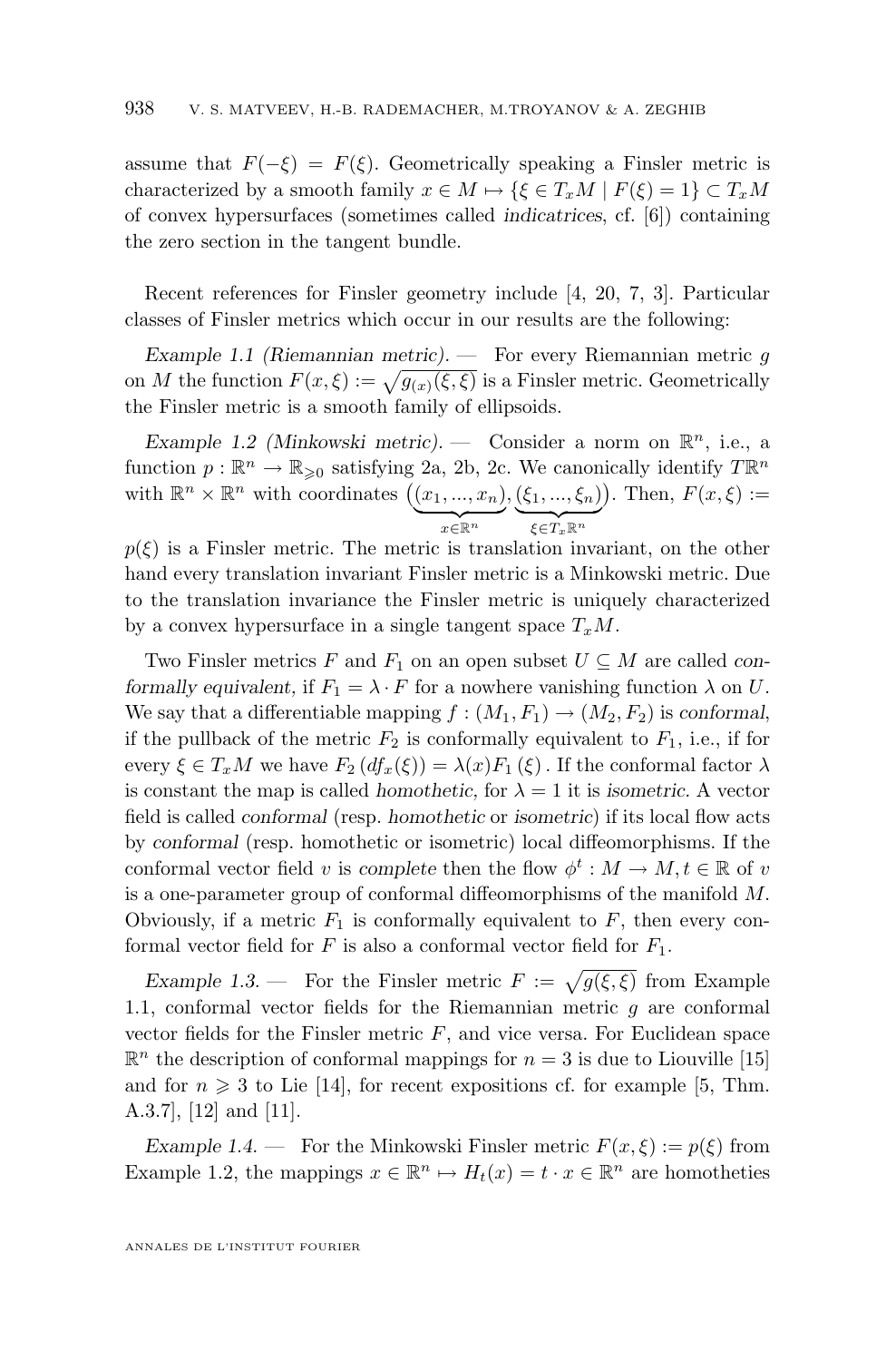<span id="page-3-0"></span>for all  $t > 0$ . Then, the vector field  $v(x) = \frac{d}{dt}\Big|_{t=0} H_t(x) = \sum_{i=1}^n x_i \frac{\partial}{\partial x_i}$  is the corresponding homothetic vector field.

Now we can state our main result:

THEOREM 1.5. — *Suppose* v is a conformal and complete vector field *on a connected Finsler manifold*  $(M, F)$  *of dimension*  $n \ge 2$ . *Then, at least one of the following statement holds.*

- (1) There exists a Finsler metric  $F_1$  conformally equivalent to F such *that the flow of v preserves the Finsler metric*  $F_1$ .
- (2) The manifold M is conformally equivalent to the sphere  $S<sup>n</sup>$  with *its standard Riemannian metric.*
- (3) The manifold M is diffeomorphic to Euclidean space  $\mathbb{R}^n$ , and the *Finsler metric* F *is conformally equivalent to a Minkowski metric, cf. Example [1.2.](#page-2-0) The vector field* v *with respect to the Minkowski metric is homothetic.*

For Riemannian metrics, the statement above is called the conformal *Lichnerowicz-Obata* conjecture, and was proved independently by D.Alekseevksii [\[2\]](#page-12-0), J.Ferrand [\[9\]](#page-12-0), M.Obata [\[18\]](#page-13-0) and R.Schoen [\[19\]](#page-13-0), see also [\[13,](#page-12-0) [10\]](#page-12-0). Of course, in the Riemannian case, Example [1.2](#page-2-0) corresponds to the Euclidean metric on  $\mathbb{R}^n$ . A conformal vector field satisfying the assumptions of the first case is also called *inessential,* otherwise it is called *essential.*

*Remark 1.6. —* Theorem 1.5 also implies the following result: If the conformal group is essential, i.e. if there is no conformally equivalent metric such that the conformal group becomes the isometry group, then the metric is conformally equivalent to the round sphere, or to a Minkowski space.

Theorem 1.5 was announced in [\[24\]](#page-13-0) under the following additional assumptions: M is closed, and the Finsler metric F is *strictly convex*, i.e., the second derivative of  $F_{|T_pM}^2$  has rank  $n-1$  at every point on  $T_pM-TM_0$ . The proof is sketched in  $[24]$ . It is long and actually is a repeating of the proof from [\[9\]](#page-12-0) (which is technically very nontrivial) in the Finsler case.

Our proof of Theorem 1.5 is much shorter. It is based on the following observation: for every Finsler metric  $F$  we can canonically construct a Riemannian metric g such that if v is a conformal vector field for  $F$ , then it is also a conformal vector field for  $q$ . Then, by the Riemannian version of Theorem 1.5, the following two cases are possible:

• The flow of v acts by isometries of a certain Riemannian metric  $q_1$ conformally equivalent to the Riemannian metrics g. This case will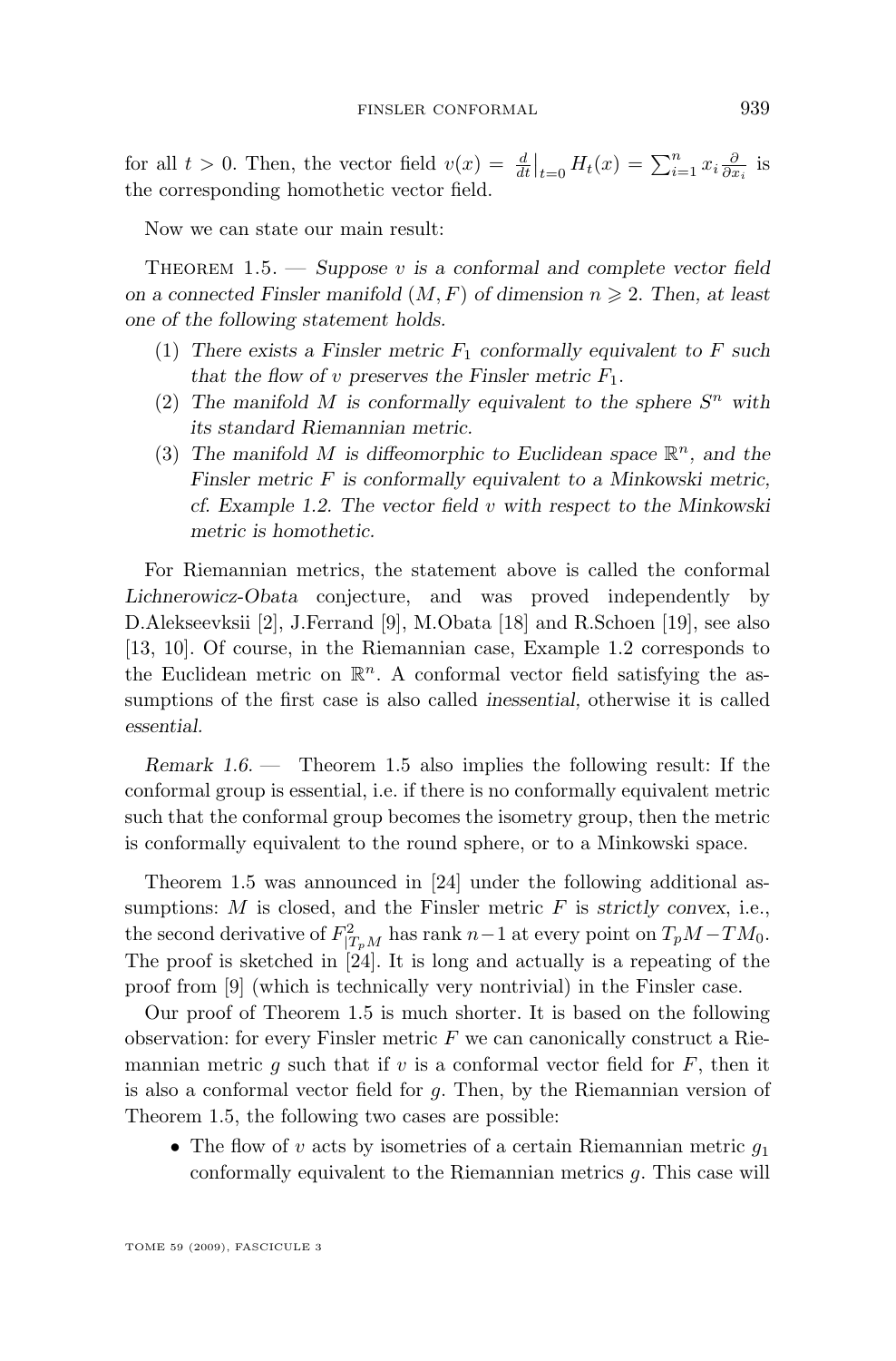<span id="page-4-0"></span>be called "trivial case" in the proof of Theorem [1.5.](#page-3-0) In this case, it immediately follows that the flow of  $v$  acts by the isometries of a particular metric  $F_1$  conformally equivalent to  $F$ .

• The manifold is  $S^n$  or  $\mathbb{R}^n$ , and the metric g is conformally equivalent to the standard metric. In this case, all possible essential conformal vector fields  $v$  can be explicitly described, cf. Example [1.3.](#page-2-0) A direct analysis of the flow of such vector field shows that the only Finsler metrics for which  $v$  is a conformal vector field are as in Theorem [1.5.](#page-3-0)

*Remark 1.7.* — In conformal geometry the case of surfaces  $n = 2$  is special due to the existence of holomorphic functions. Any holomorphic function defined on an open subset in the complex plane C with everywhere non-vanishing derivative is conformal. This shows that the part of Liouville's theorem on conformal transformations of Euclidean spaces stating that a conformal diffeomorphism between open subsets of Euclidean space is the restriction of a conformal diffeomorphism of the standard sphere only holds for dimensions  $n \geqslant 3$ . On the other hand the description of the conformal diffeomorphism of the *n*-dimensional sphere  $S<sup>n</sup>$  as compositions of homotheties and inversions in the Euclidean space  $\mathbb{R}^n \cong S^n - \{p\}$ also holds for  $n = 2$ , as one concludes from the standard classification of (anti)holomorphic functions on  $\mathbb C$  resp.  $\mathbb C P^1$ . It is shown by Alekseevskii [\[2,](#page-12-0) Thm.8] that an essential and complete conformal vector field on a surface only exists on the 2-sphere with the standard metric or on Euclidean 2 space. Therefore for our main result the case  $n = 2$  is not exceptional.

#### **2. Averaged Riemannian metric**

For a given smooth norm  $p$  on  $\mathbb{R}^n$  we construct canonically a positive definite symmetric bilinear form  $g: \mathbb{R}^n \times \mathbb{R}^n \to \mathbb{R}$ .

For a Finsler metric  $F$ , the role of  $p$  will play the restriction of  $F$  to  $T_xM$ . We will see that the constructed g will smoothly depend on x, i.e.,  $g(x)$  is a Riemannian metric.

Consider the unit sphere  $S_1 = \{ \xi \in \mathbb{R}^n \mid p(\xi) = 1 \}$  of the norm p. Consider the (unique) volume form  $\Omega$  on  $\mathbb{R}^n$  such that the volume of the 1-ball  $B_1 = \{ \xi \in \mathbb{R}^n \mid p(\xi) \leq 1 \}$  equals 1.

Denote by  $\omega$  the volume form on  $S_1$ , whose values on the vectors  $\eta_1, ..., \eta_{n-1}$  tangent to  $S_1$  at the point  $\xi \in S_1$  are given by  $\omega(\eta_1, ..., \eta_{n-1}) :=$  $\Omega(\xi, \eta_1, \eta_2, ..., \eta_{n-1}).$ 

Now, for every point  $\xi \in S_1$ , consider the symmetric bilinear form  $b_{(\xi)}$ :  $\mathbb{R}^n \times \mathbb{R}^n \to \mathbb{R}, b_{(\xi)}(\eta, \nu) = D_{(\xi)}^2 p^2(\eta, \nu)$ . In this formula,  $D_{(\xi)}^2 p^2$  is the second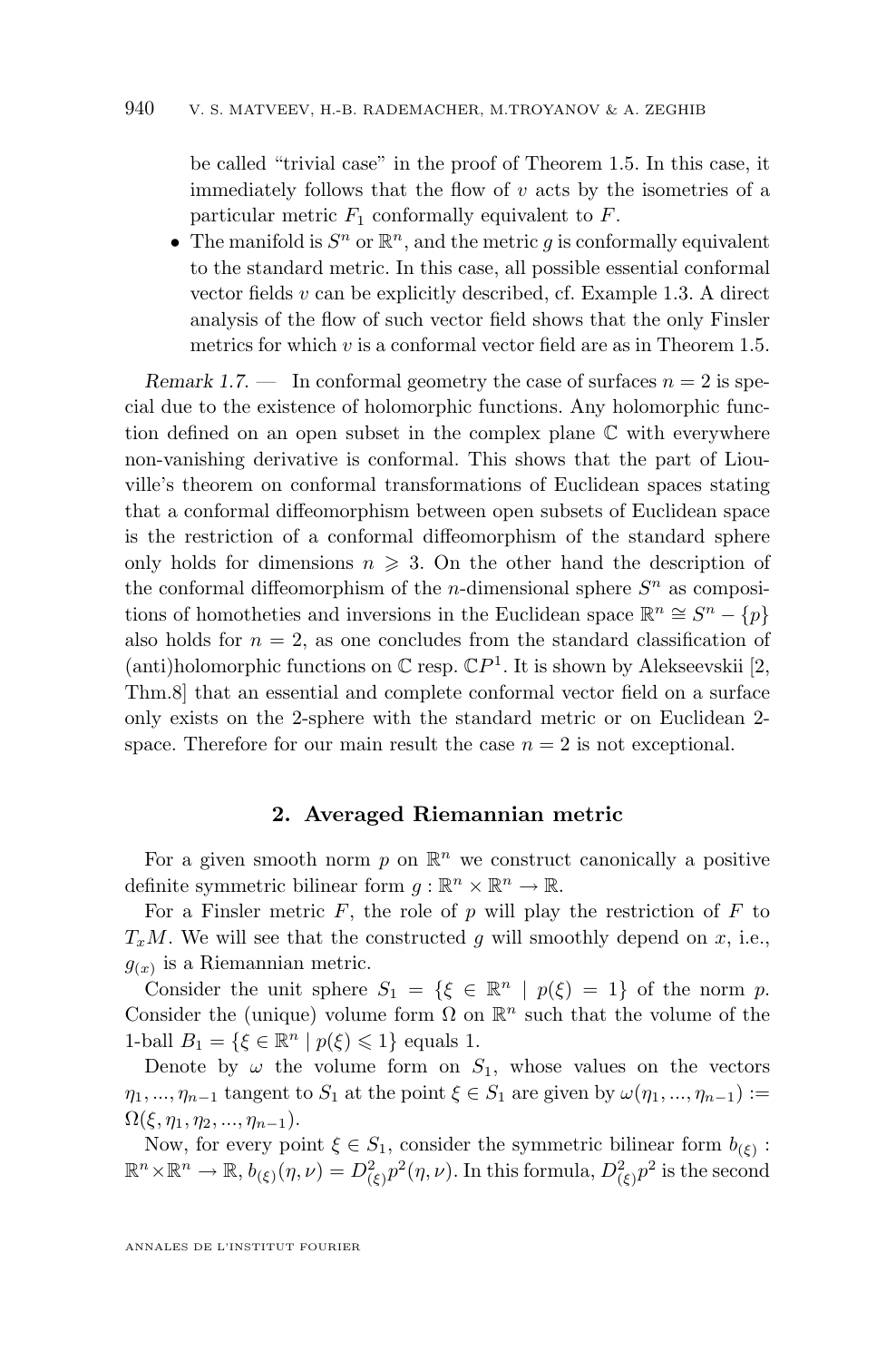<span id="page-5-0"></span>differential at the point  $\xi$  of the function  $p^2$  on  $\mathbb{R}^n$ . The analytic expression for  $b_{(\xi)}$  in the coordinates  $(\xi_1, ..., \xi_n)$  is

(2.1) 
$$
b_{(\xi)}(\eta,\nu) = \sum_{i,j} \frac{\partial^2 p^2(\xi)}{\partial \xi_j \partial \xi_j} \eta_i \nu_j.
$$

Since the norm  $p$  is convex, the bilinear form  $(2.1)$  is nonnegative definite: for all  $\eta$  we have

$$
(2.2) \t\t b_{(\xi)}(\eta, \eta) \geqslant 0.
$$

Clearly, for every  $\xi \in S_1$ , we have

$$
(2.3) \t\t b_{(\xi)}(\xi,\xi) > 0
$$

Now consider the following bilinear symmetric 2–form g on  $\mathbb{R}^n$ : for  $\eta, \nu \in$  $\mathbb{R}^n$ , we put

$$
g(\eta,\nu)=\int_{S_1}b_{(\xi)}(\eta,\nu)\omega.
$$

We assume that the orientation of  $S_1$  is chosen in such a way that  $\int_{S_1} \omega \geq 0$ . Because of  $(2.2)$  and  $(2.3)$ , g is positive definite.

 $\sqrt{b_1(\xi,\xi)}$  for a certain positive definite symmetric 2-form  $b_1$ , then b is equal *Remark 2.1.* — If the norm p comes from a scalar product, i.e., if  $p(\xi)$  = to  $b_1$  multiplied by a constant only depending on the dimension.

Starting with a Finsler metric  $F$ , we can use this construction for every tangent space  $T_xM$  of the manifold, the role of p is played by the restriction  $F_{T,M}$  of the Finsler metric to the tangent space  $T_xM$ . Since this construction depends smoothly on the point  $x \in M$ , we obtain a Riemannian metric  $g = g(F)$  on M. We call this metric the *averaged Riemannian metric* of the Finsler metric F.

*Remark 2.2.* — It is easy to check that for the metric  $F_1 := \lambda(x) \cdot F$  the constructed metric  $g_1$  is conformally equivalent to the metric g constructed for F. More precisely,  $g_1 = \lambda(x)^2 \cdot g$ . Then, a conformal diffeomorphism (conformal vector field, respectively) for  $F$  is also a conformal diffeomorphism (conformal vector field, respectively) for  $g$ . Moreover, if  $v$  is conformal for  $F$  and is an isometry (homothety, respectively) for  $g$ , then it is an isometry (homothety, respectively) for  $F$  as well.

*Remark 2.3. —* This averaging construction is quite natural and it is very possible that other researchers in Finsler geometry already thought about it, but we could not find any reference about it in the literature, nor any significant result in Finsler geometry whose proof is based on the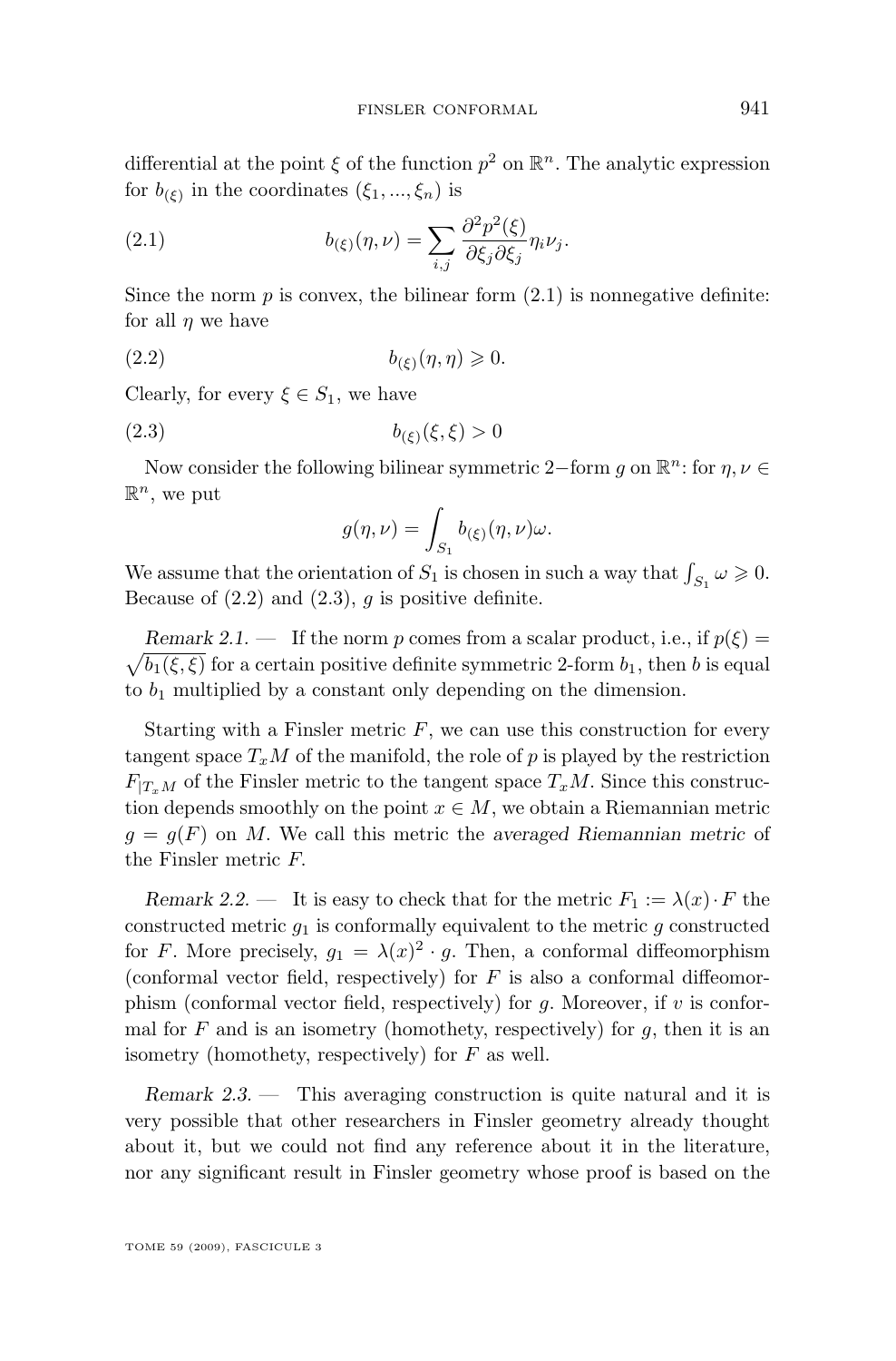<span id="page-6-0"></span>averaged metric. It would certainly be worthwile to further investigate its properties. Recently, Szabo [\[21\]](#page-13-0) uses a similar averaging construction to explicitely construct all Finlser Berwald metrics. There are other canonical constructions of a bilinear form starting from a norm. R. Schneider told us, that a for a convex geometer the natural bilinear form corresponding to a convex body is one corresponding to the John ellipsoid of this convex body.

These constructions have the nice properties listed in Remarks [2.1,](#page-5-0) [2.2.](#page-5-0) We still prefer our averaged Riemannian metric, since the method of Szabo assumes that the norm is strictly convex, and since it is not clear whether the John ellipsoid depends smoothly on the norm. In [\[22\]](#page-13-0) Torrome suggests another averaging construction for Finsler metrics.

#### **3. Proof of Theorem [1.5](#page-3-0)**

Let  $v$  be a complete conformal vector field on a connected Finsler manifold  $(M, F)$ . Then, it is also a conformal vector field for the averaged Riemannian metric g. Then, by the Riemannian version of our Theorem, which, as we explained in the introduction, was proved in [\[18,](#page-13-0) [2,](#page-12-0) [23,](#page-13-0) [9,](#page-12-0) [19\]](#page-13-0), we have the following possibilities:

> (**Trivial case**)  $v$  is a Killing vector field of a conformally equivalent metric  $\lambda(x)^2 g$ .

> (**Interesting case**) For a certain function  $\lambda$ , the Riemannian manifold  $(M^n, \lambda(x)^2 g)$  is  $(\mathbb{R}^n, g_0)$ , or  $(S^n, g_1)$ , where  $g_0$  resp.  $g_1$  is the Euclidean metric on  $\mathbb{R}^n$  resp. the standard metric of sectional curvature 1 on  $S^n$ .

In the **trivial case**, as we explained in Remark [2.2,](#page-5-0) for a certain function  $\lambda$ , v is a Killing vector field for the metric  $F_1 := \lambda \cdot F$ , which was one of the possibilities in Theorem [1.5.](#page-3-0)

Now we treat the **interesting case**. Without loss of generality, we can assume that  $(M, g)$  is  $(\mathbb{R}^n, g_0)$ , or  $(S^n, g_1)$ .

#### **3.1.** Case 1:  $(M, g) = (\mathbb{R}^n, g_0)$ .

Since the vector field is complete, it generates a one parameter group  $\phi^t : \mathbb{R}^n \to \mathbb{R}^n$  of conformal transformations with respect to the Finsler metric  $F$  and the averaged Riemannian metric  $g_0$ . It follows from Liouville's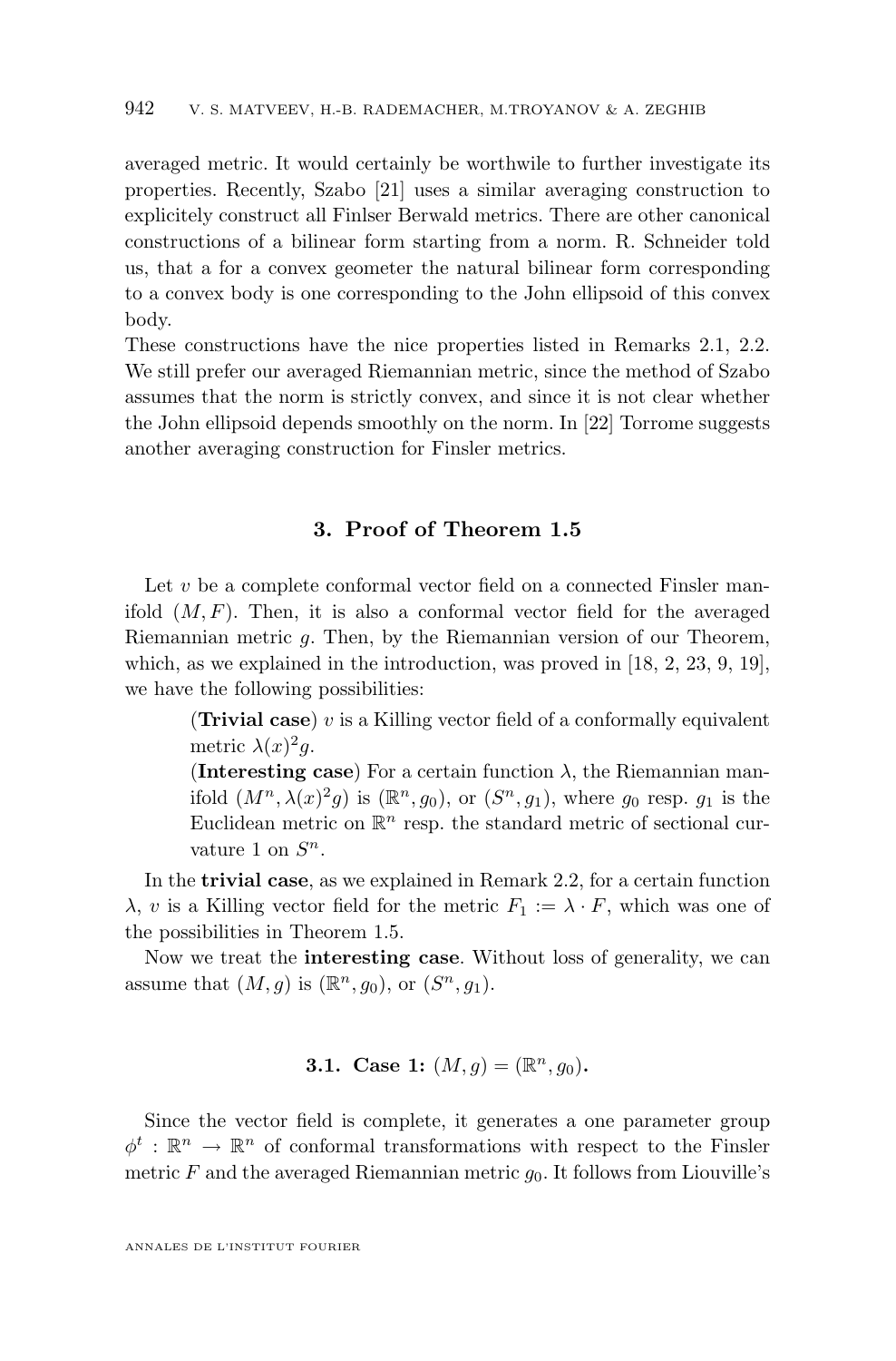theorem that for any t the mapping  $\phi^t$  is a homothety of the Riemannian metric  $q_0$ . In other words, in an appropriate cartesian coordinate system  $(x_1, ..., x_n)$ , the conformal diffeomorphism  $\phi = \phi^1$  has the form

(3.1) 
$$
\phi(x_1, ..., x_n) = \mu \cdot (x_1, ..., x_n)A,
$$

where A is an orthogonal  $(n \times n)$ -matrix. Without loss of generality we can assume that  $0 < \mu < 1$ . We will show that in this case the metric F is as in Example [1.2.](#page-2-0)

We identify  $T_x\mathbb{R}^n$  and  $\mathbb{R}^n \times \mathbb{R}^n$  with the help of the cartesian coordinates  $x = (x_1, ..., x_n)$ . We assume that the first component of the product  $\mathbb{R}^n \times \mathbb{R}^n$ corresponds to our manifold  $\mathbb{R}^n$ , and that the second component of the product  $\mathbb{R}^n \times \mathbb{R}^n$  corresponds to the tangent space. The coordinates on the tangent spaces will be denoted by  $\xi$ , so  $((x_1, ..., x_n))$  $x \in \mathbb{R}^n$  $,(\xi _{1},...,\xi _{n})$  $\xi \in T_x \mathbb{R}^n$ is a

coordinate system on  $T_x \mathbb{R}^n \cong \mathbb{R}^n \times \mathbb{R}^n$ .

Clearly, the differential of the mapping  $\phi$  given by (3.1) is given by

$$
d\phi_x(\xi) = (\mu \cdot (x_1, ..., x_n)A, \mu \cdot (\xi_1, ..., \xi_n)A).
$$

Then, for every  $\xi, \eta \in T_x \mathbb{R}^n$ , we have  $g_{\phi(x)}(d\phi_x(\xi), d\phi_x(\eta)) = \mu^2 \cdot g_{(x)}(\xi, \eta)$ . Hence, by Remark [2.2,](#page-5-0)  $F(\phi(x), d\phi_x(\xi)) = \mu \cdot F(x, \xi)$ . Consider the mapping

$$
h: T\mathbb{R}^n \cong \mathbb{R}^n \times \mathbb{R}^n \to \mathbb{R}^n \times \mathbb{R}^n,
$$
  

$$
h(x_1, \dots, x_n, \xi_1, \dots, \xi_n) = (\mu \cdot (x_1, \dots, x_n)A, (\xi_1, \dots, \xi_n)A).
$$

By construction, this mapping satisfies  $F(h(x,\xi)) = F(x,\xi)$ . Since the orthogonal group  $\mathbb{O}(n)$  is compact, we can choose a sequence  $m_i \to \infty$ such that  $A^{m_j} \to 1 \in \mathbb{O}(n)$  for  $j \to \infty$ . Then,  $(0,\xi) = \lim_{j \to \infty} h^{m_j}(x,\xi)$ . Hence,

$$
F(0,\xi) = F\left(\lim_{j\to\infty} h^{m_j}(x,\xi)\right) = \lim_{j\to\infty} F\left(h^{m_j}(x,\xi)\right) = F(x,\xi).
$$

Thus, F is translation invariant and therefore a Minkowski metric, cf. Example [1.2.](#page-2-0) Hence in this case, up to conformal equivalence, the Finsler metric is a Minkowski metric, and the conformal vector field is homothetic.

#### **3.2.** Case 2:  $(M, g) = (S^n, g_1)$

Then, by [\[13,](#page-12-0) Thm. 12] any essential conformal vector field  $v$  vanishes at exactly one (Case 2a) or exactly two (Case 2b) points. We denote by  $v^{-1}(0) = \{x \in M \mid v(x) = 0\}$  the set of zeroes. If we assume  $v(x) = 0$  we

TOME 59 (2009), FASCICULE 3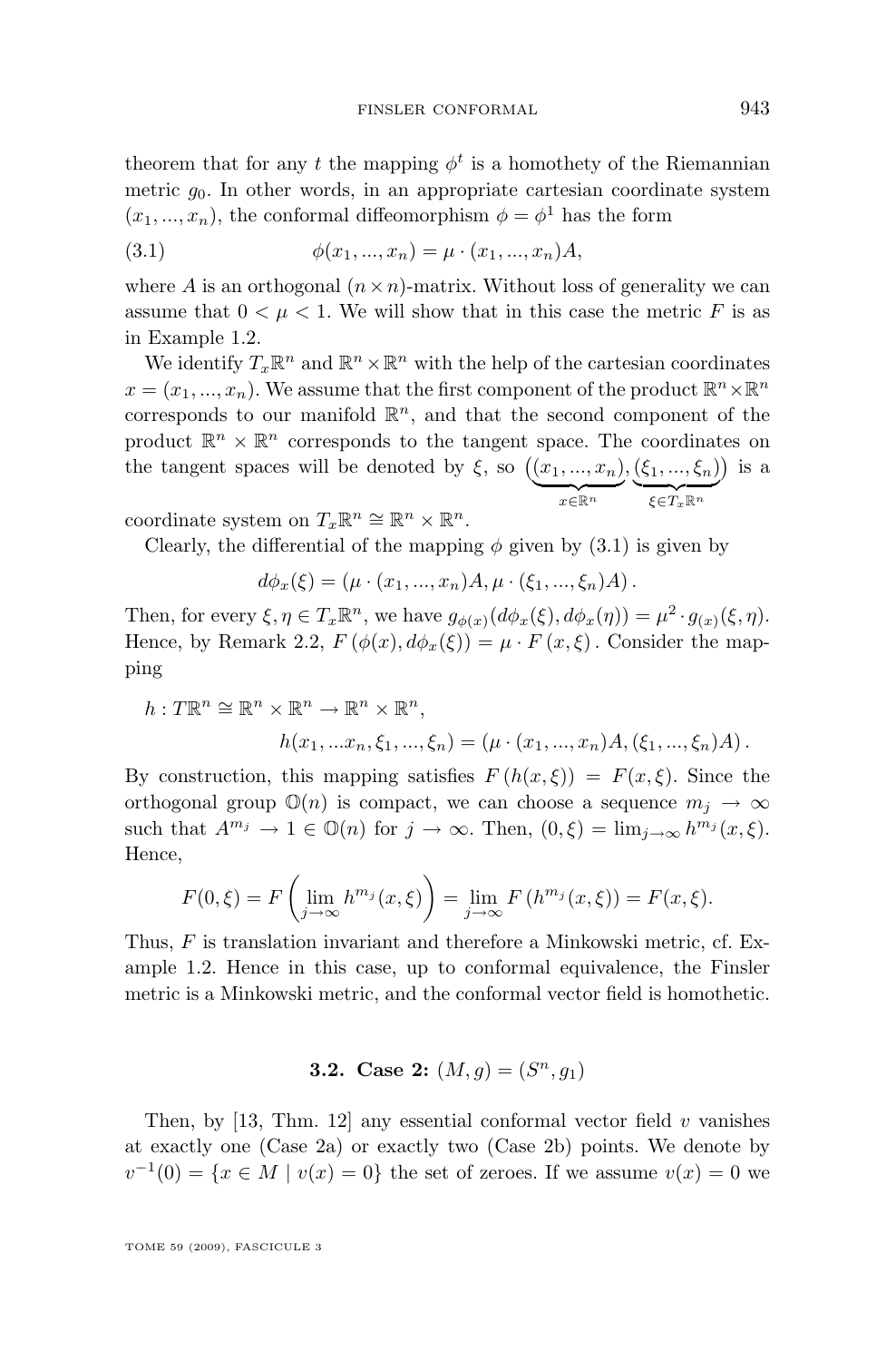<span id="page-8-0"></span>use the stereographic projection  $s_x : S^n - \{x\} \to \mathbb{R}^n$  and obtain with the push forward of the vector field  $v$  a complete and conformal vector field on  $\mathbb{R}^n$ .

3.2.1. Case 2a: Suppose 
$$
v^{-1}(0) = \{x, y\}, x \neq y
$$

Suppose the conformal vector field  $v$  vanishes precisely at two points x and y of the sphere. We will show that the Finsler metric  $F$  is in fact Riemannian.

Denote by  $s_+ : (S^n - \{x\}, g_1) \to (\mathbb{R}^n, g_0)$  the stereographic projection from  $x$  which is conformal with respect to the standard Riemannian metrics  $g_0, g_1$  with conformal factor  $\sigma_+$ . Here,  $\mathbb{R}^n$  should be identified with the hyperplane through the origin parallel to the tangent spaces  $T_xS^n$ . Then we define a Finsler metric  $F_+$  by  $s^*_{+} F_+ = \sigma_+ F$ . Then the averaged Riemannian metric of  $F_+$  coincides with the Euclidean metric  $g_0$ . The push foward vector field  $v_+ := s_+^* v$  is a conformal and complete vector on  $\mathbb{R}^n$  with respect to the Finsler metric  $F_{+}$  as well with respect to the standard metric  $g_1$ . This vector field has exactly one zero on  $\mathbb{R}^n$ . Therefore, by section [3.1,](#page-6-0) the Finsler metric  $F_+$  is a Minkowski metric, i.e., translation invariant. In particular we can assume without loss of generality that the zero point of  $v_+$  is the origin of  $\mathbb{R}^n$ . Hence we can assume that the zero points of v on  $S<sup>n</sup>$  are antipodal points, i.e.,  $v^{-1}(0) = {\pm x}.$ 

The stereographic projection  $s_- : (S^n - \{-x\}, g_1) \to (\mathbb{R}^n, g_0); s_-(q) =$  $s_{+}(-q)$  from  $-x$  is a conformal mapping with conformal factor  $\sigma_{-}$  with  $\sigma_{+}(-q) = \sigma_{-}(q), q \in S^{n}$  i.e.,  $s_{\pm}^{*} g_{0} = \sigma_{\pm}^{2} g_{1}$ . Then we define also the Finsler metric  $F_$  on  $\mathbb{R}^n$  by  $s^*$   $F_$  =  $\sigma$   $\subset$   $F$ . The averaged Riemannian metric of  $F_$  equals the Euclidean metric  $g_0$ . The push-forward  $v_$  :=  $(s_$ <sub>∗</sub>v of the vector field  $v$  is a conformal vector field on  $\mathbb{R}^n$  with respect to the Finsler metric  $F_$  and, hence, with respect to the standard metric  $g_0$ . Both vector fields  $v_{\pm}$  are evidently complete and have precisely one zero at the origin. Therefore, by section [3.1,](#page-6-0) the Finsler metrics  $F_{\pm}$  are Minkowski metrics, i.e., translation invariant.

It is well known that the composition  $s_-\circ s_+^{-1}:\mathbb{R}^n-\{0\}\to\mathbb{R}^n$  equals the inversion  $I(q) = q/g_0(q,q)$  at the unit sphere. Therefore, the inversion defines a conformal transformation  $I: (\mathbb{R}^n - \{0\}, F_+) \to (\mathbb{R}^n - \{0\}, F_-)$ between the two Minkowski metrics. The differential  $dI<sub>q</sub>$  of the inversion at a point  $q \in S^{n-1} := \{u \in \mathbb{R}^n \mid g_0(u, u) = 1\}$  equals the reflection  $R_q$ at the hyperplane normal to q. This implies that  $dI_q^*F_+ = R_q^*F_+ = F_$ for any  $q \in S^{n-1}$ . Since the reflections generate the orthogonal group and since the Finsler metrics  $F_{\pm}$  are translation invariant, it follows that the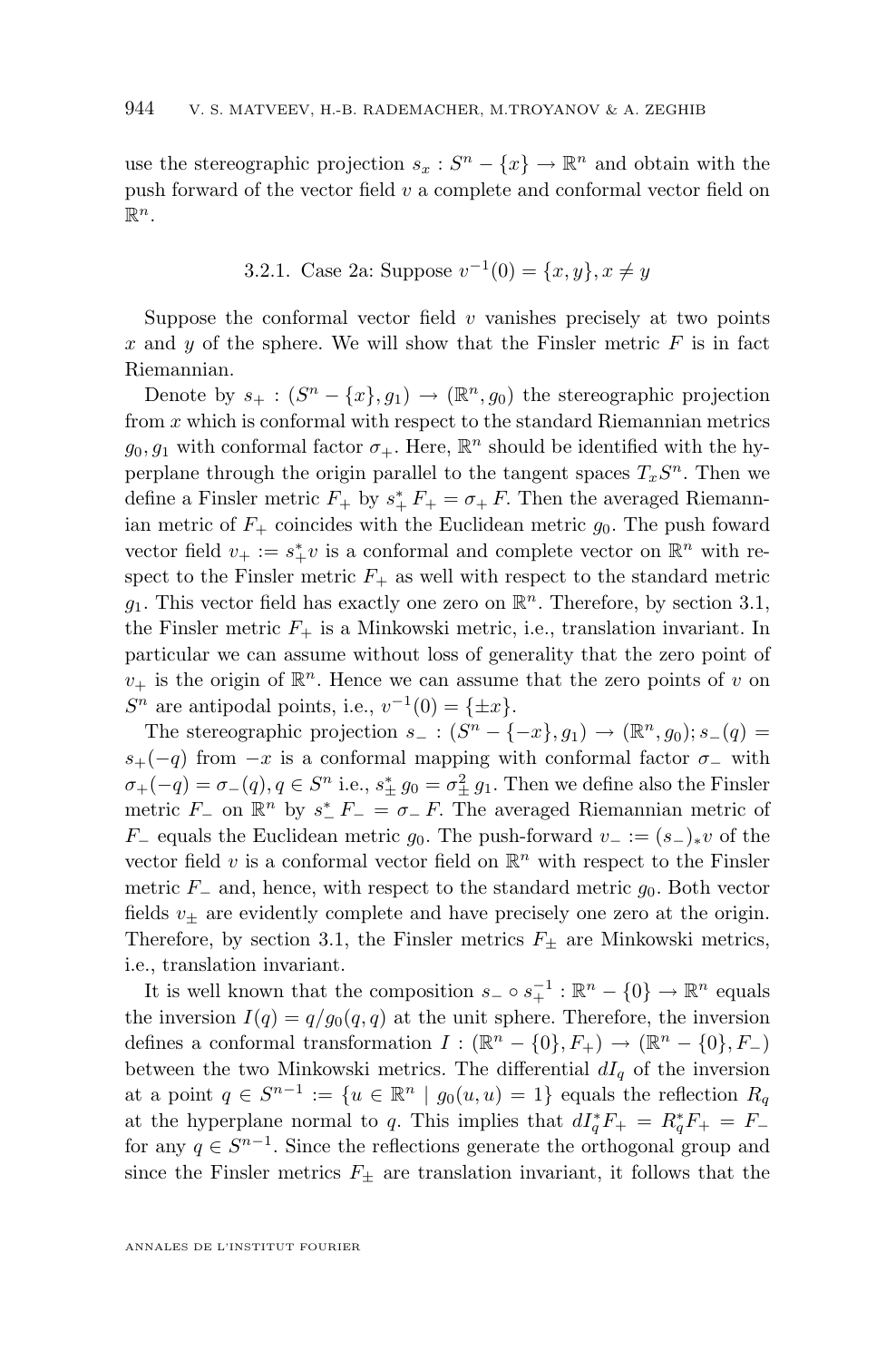<span id="page-9-0"></span>norms  $F_{\pm}|T_0M$  at the origin are invariant under the full orthogonal group and hence Euclidean.

3.2.2. Case 2b: 
$$
v^{-1}(0) = \{x\}
$$

We assume that the vector field  $v$  on  $S<sup>n</sup>$  vanishes precisely at one point  $x \in S<sup>n</sup>$ . We will again show that the metric F is Riemannian.

We again consider the stereographic projections  $s_{\pm}: S^n - \{\pm x\} \to \mathbb{R}^n$ from the points x,  $-x$  as introduced in Section [3.2.1,](#page-8-0) and denote by  $F_{\pm} :=$  $(s_{\pm})_*\,F$  the induced Finsler metrics on  $\mathbb{R}^n.$  The push-forward  $v_+$  of  $v$  with respect to  $s_+$  vanishes nowhere on  $\mathbb{R}^n$  and is complete, let  $\psi^t$  be its flow on  $\mathbb{R}^n$ . Then Liouville's theorem implies that for an arbitrary t the conformal diffeomorphism  $f = \psi^t$  has the form  $f(x) = \mu A x + b$  with an orthogonal matrix A and  $\mu > 0, b \in \mathbb{R}^n$ . Since the mapping f has no fixed point it follows that  $b \neq 0$ ;  $\mu = 1$  and  $Ab = b$ . We introduce the following notation:  $f_{A,b}(q) = Aq + b$  for an orthogonal matrix A and  $b \in \mathbb{R}^n$  with  $Ab = b$ .

If we use the stereographic projection  $s_$ , then the push-forward of v has a zero in the origin 0 and the mapping f transforms to  $\overline{f_{A,b}} = I \circ$  $f_{A,b} \circ I$  where  $I = \sigma_- \circ \sigma_+^{-1}$  is the inversion at the unit sphere. Hence  $\overline{f}_{A,b}(q) = \frac{Aq + b||q||^2}{1 + 2\langle Aq, b \rangle + ||b||^2 ||q||^2}$  where  $\langle , , \rangle = g_0(.,.)$  with related norm  $||.||.$ The conformal factor is given by  $\psi(q) = \frac{1}{1+2\langle Aq,b\rangle+||b||^2||q||^2}$ . In particular the conformal mapping  $\overline{f}_{A,b}$  induces at the fixed point 0 the map

(3.2) 
$$
\xi \in T_0 \mathbb{R}^n \mapsto d \left( \overline{f}_{A,b} \right)_0 (\xi) = A \xi \in T_0 \mathbb{R}^n
$$

which is an isometry also with respect to the restriction of the Finsler metric  $F_$  to 0 since  $\psi(0) = 1$ .

For an orthogonal mapping A we introduce the map  $h_A: z \in \mathbb{R}^n \to$  $Az \in \mathbb{R}^n$  with induced mapping  $(z, \xi) \in T_z \mathbb{R}^n = \mathbb{R}^n \times \mathbb{R}^n \mapsto dh_A(z, \xi) =$  $(Az, A\xi) \in T_z \mathbb{R}^n$ . We want to show that the map  $h_A$  is an isometry for the Finsler metric  $F_$ . Let  $v_1$  be the vector field on  $S<sup>n</sup>$  which corresponds to the parallel vector field b on  $\mathbb{R}^n$  with respect to the stereographic projection  $s_+$ , i.e.,  $ds_{+}(v_1)(q) = b$  for all  $q \in S<sup>n</sup>$ . The vector field  $v_1$  is a conformal vector field with respect to the standard Riemannian metric  $g_1$  with exactly one zero in x. The flow lines of  $v_1$  consist of the circles passing through x with a common tangent vector, see the picture. Hence we obtain the following properties of the flow  $\phi^t: S^n \to S^n$  of the conformal vector field  $v_1$  on  $S^n$ :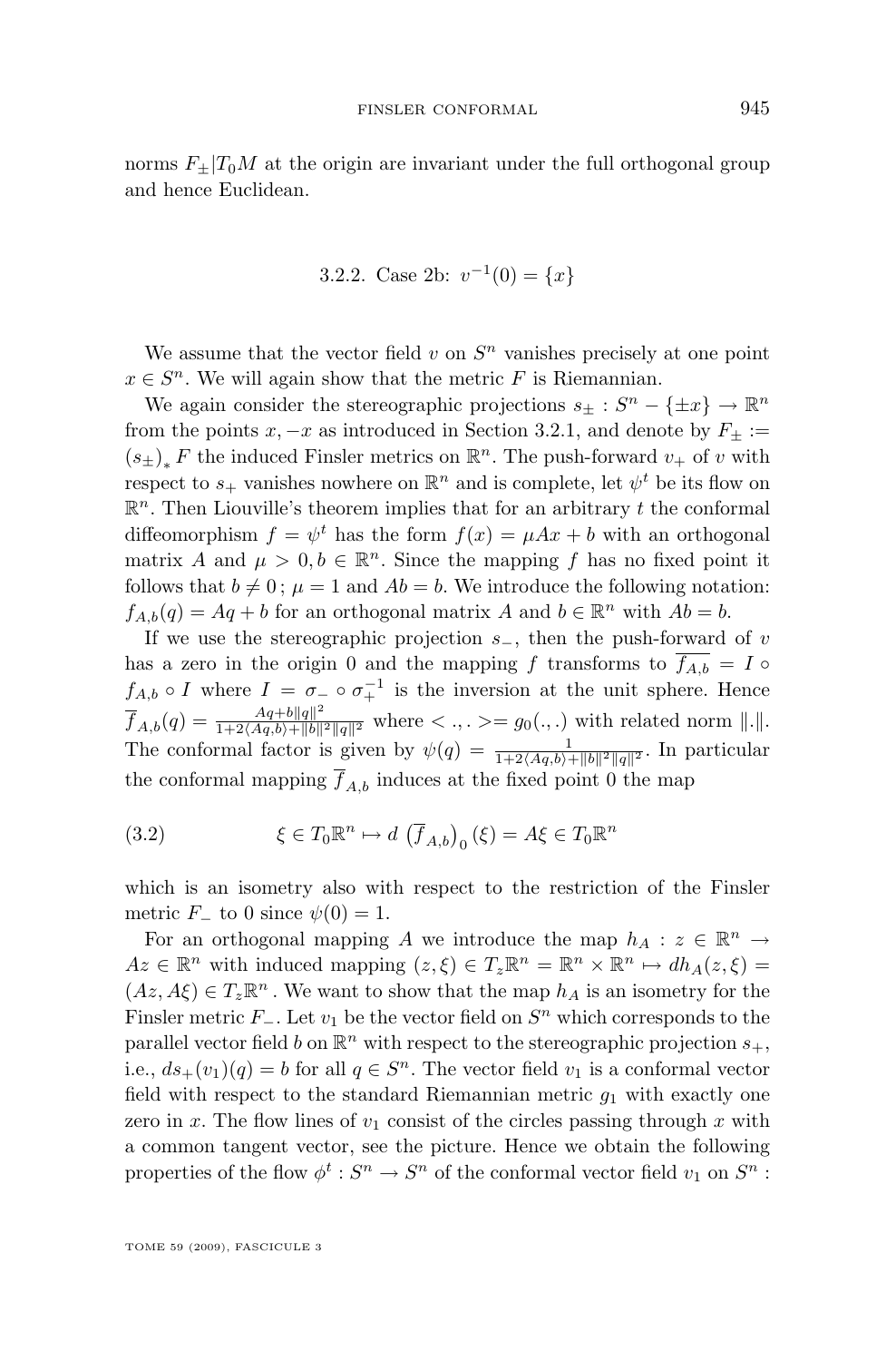<span id="page-10-0"></span>

*Remark 3.1.* – The flow  $\phi^t$  of the conformal vector field  $v_1$  defined above satisfies the following properties:

- (a) For any point  $q \in S^n : x = \lim_{t \to \pm \infty} \phi^t(q)$ .
- (b) For any tangent vector  $\xi \in T_x S^n$ ,  $F(x,\xi) = 1$  there is a sequence  $q_i \in S^n - \{x\}$  with  $\lim_{i \to \infty} q_i = x$  and  $\xi = \lim_{i \to \infty} \frac{v_1(q_i)}{F(q_i, v(q_i))}$  $F(q_i,v(q_i))$

Now we show that the mapping  $h_A$  is an isometry also for the Finsler metric  $F_$  : We can choose a sequence  $m_i \to \infty$  with  $A^{m_i} \to 1$ . In particular for a given  $(z, \xi) \in T_z \mathbb{R}^n$ ;  $z \neq 0$  there is a unique  $(0, \xi_0) \in T_0 \mathbb{R}^n$ ;  $F((0, \xi_1)) = 1$ such that

(3.3) 
$$
(0, \xi_1) = \lim_{i \to \infty} \frac{d \overline{f}_{A,b}^{m_i}(z, \xi)}{F_{-}\left(d \overline{f}_{A,b}^{m_i}(z, \xi)\right)}.
$$

Since the mapping  $\overline{f}_{A,b}$  is conformal for  $F_-\,$  and since  $h_A$  and  $f_{A,b}$  commute it follows that

$$
\frac{F_{-} (dh_{A}(z,\xi))}{F_{-} ((z,\xi))} = \lim_{i \to \infty} \frac{F_{-} \left( d \overline{f}_{A,b}^{m_{i}} dh_{A}(z,\xi) \right)}{F_{-} \left( d \overline{f}_{A,b}^{m_{i}}(z,\xi) \right)}
$$
\n
$$
= \lim_{i \to \infty} \frac{F_{-} \left( dh_{A} \left( d \overline{f}_{A,b}^{m_{i}}(z,\xi) \right) \right)}{F_{-} \left( d \overline{f}_{A,b}^{m_{i}}(z,\xi) \right)} = \frac{F_{-} (dh_{A} (0,\xi_{0}))}{F_{-} ((0,\xi_{0}))}
$$
\n
$$
= \frac{F_{-} \left( d \left( \overline{f}_{A,b} \right)_{0} (0,\xi_{0}) \right)}{F_{-} ((0,\xi_{0}))} = 1
$$

as shown above, cf. Equation [3.2.](#page-9-0) Therefore the mapping  $h_A$  is an isometry of the Finsler metric F−. This implies that also the flow generated by  $\overline{f}_{1,b} = \overline{f}_{A,b} \circ h_A^{-1}$  is conformal for the Finsler metric  $F_{-}$ . Therefore the

ANNALES DE L'INSTITUT FOURIER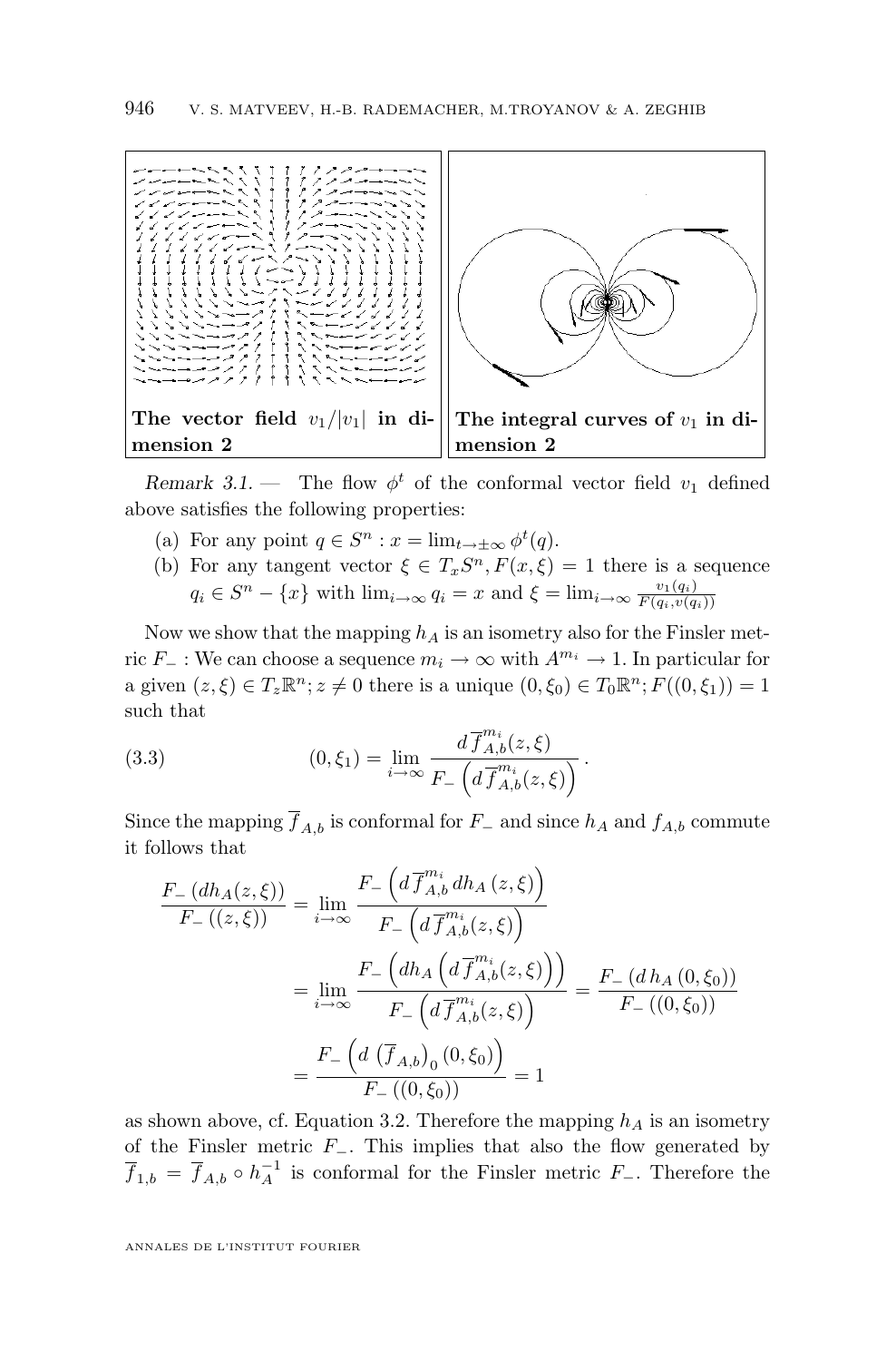vector field  $v_1$  on  $S^n$  is also a conformal vector field for the Finsler metric  $F$  on  $S^n$ .

Let us now consider the following functions  $m, M : S^n \to \mathbb{R}_{\geqslant 0}$ :

$$
m(q) := \frac{F^2(q, v_1(q))}{g_{(q)}(v_1(q), v_1(q))},
$$
  

$$
M(q) := \max_{\eta \in T_q S^n, \ \eta \neq 0} \frac{F^2(q, \eta)}{g_{(q)}(\eta, \eta)} - \min_{\eta \in T_q S^n, \ \eta \neq 0} \frac{F^2(q, \eta)}{g_{(q)}(\eta, \eta)}.
$$

Both are continuous functions invariant with respect to the flow  $\phi^t$  of  $v_1$ . It follows from Remark [3.1\(](#page-10-0)a) that the function  $m$  is a constant, i.e., there exists  $\mu > 0$  such that  $F^2(q, v_1(q)) = \mu g_{(q)}(v_1(q), v_1(q))$ . Part (b) of Re-mark [3.1](#page-10-0) implies that for every  $0 \neq \eta \in T_xS^n$  we have  $\frac{F^2(x,\eta)}{g_{(x)}(\eta,\eta)} = \mu$ . Hence,

$$
M(q) = \max_{\eta \in T_q S^n, \ \eta \neq 0} \frac{F^2(q, \eta)}{g_{(q)}(\eta, \eta)} - \min_{\eta \in T_q S^n, \ \eta \neq 0} \frac{F^2(q, \eta)}{g_{(q)}(\eta, \eta)} = \mu - \mu = 0.
$$

But since M is also flow invariant by Remark [3.1\(](#page-10-0)a), we have  $M(q) = 0$  for all  $q \in S<sup>n</sup>$ , i.e., F is up to a constant the norm of the standard metric g. Theorem [1.5](#page-3-0) is proved.  $\square$ 

As a consequence of the Proof of Theorem [1.5](#page-3-0) the inversion of the averaged Riemannian metric is not a conformal map for a non-Euclidean Minkowski metric, cf. Section [3.2.1.](#page-8-0) Therefore one obtains from Liouville's theorem on the conformal transformations of an Euclidean vector space the following description of the conformal transformations of a Minkowski space:

*Remark 3.2. —* Let V be an n-dimensional vector space with a Minkowski norm  $F$  which is not Euclidean. Denote by  $g$  the corresponding averaged Euclidean metric. If  $f : (U, F) \to (V, F)$  is a conformal mapping from an open subset U and  $n \geq 3$  then f is a a similarity with respect to the Minkowski metric  $F$  and with respect to the Euclidean metric  $g$ . Hence it is of the form  $x \in V \mapsto \mu Ax + b \in V$  for some  $\mu > 0; b \in V$  and an orthogonal mapping A of  $(V, q)$ .

#### **4. Conclusion**

Theorem [1.5](#page-3-0) describes complete conformal vector fields of Finsler metrics; it appears that no new phenomena (with respect to the Riemannian case) appear. Our proof is based on the construction of averaged metric in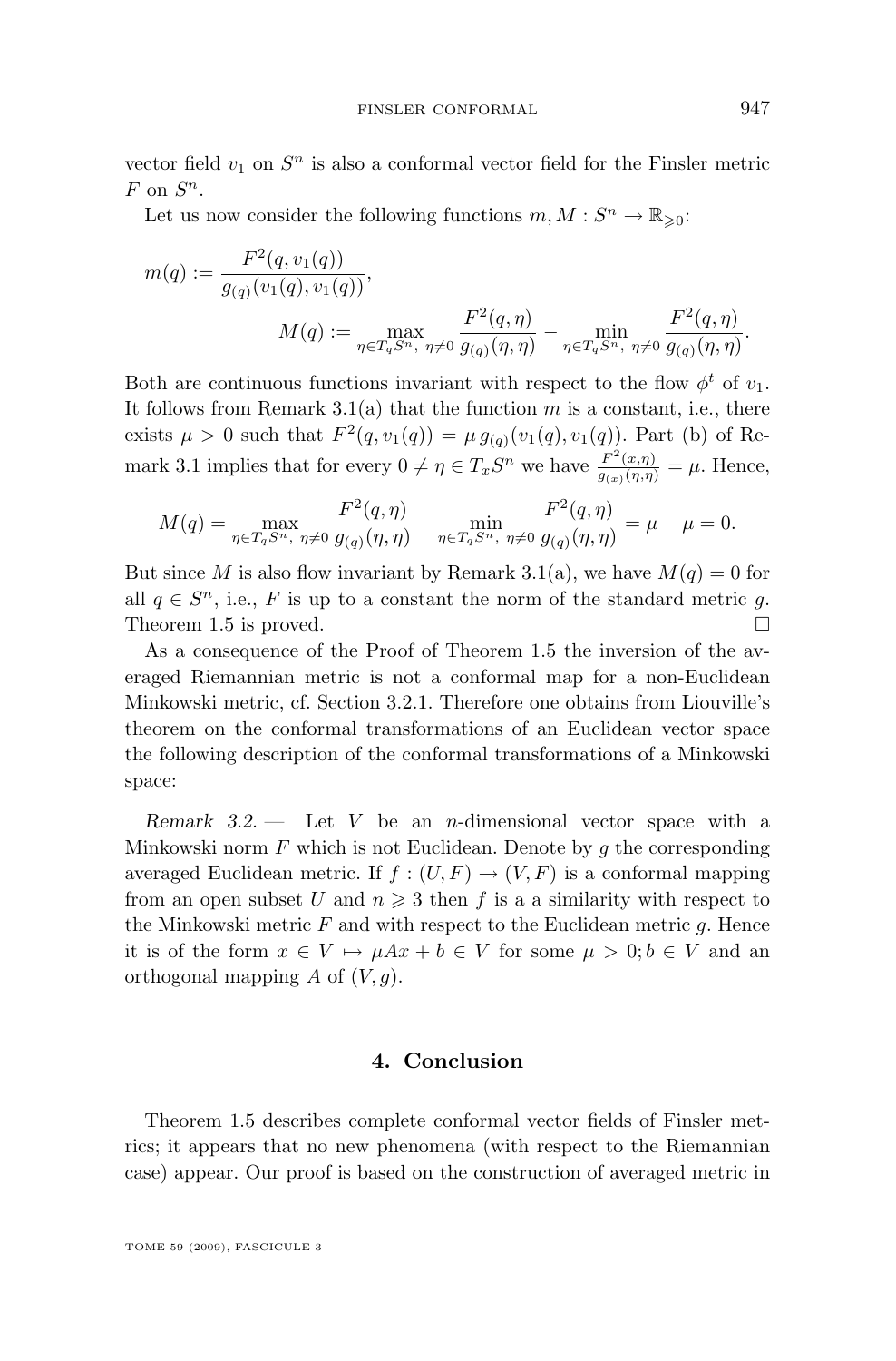<span id="page-12-0"></span>Section [2,](#page-4-0) and on the description of conformal vector fields for Riemannian metrics due to [\[14,](#page-13-0) [15,](#page-13-0) [18,](#page-13-0) 2, [23,](#page-13-0) 13, 10, 9, [19\]](#page-13-0).

As an interesting and much more involved problem in Finsler geometry related to transformation groups we would like to suggest to generalize the projective Lichnerowicz-Obata conjecture for Finsler metrics, see [\[16,](#page-13-0) [17\]](#page-13-0) for the proof of the Riemannian version, see also [\[20\]](#page-13-0).

*Acknowledgement:* This work began when the authors met at the *80ème rencontre entre physiciens théoriciens et mathémathiciens: Géométrie de Finsler* at Strasbourg University in September 2007. We are grateful in particular to Athanase Papadopoulos for the invitation to this conference. We also thank M. Eastwood, D. Hug, Z. Shen and R. Schneider for useful discussions. We are also grateful to the referee for his suggestions. The first two authors thank Deutsche Forschungsgemeinschaft (Priority Program 1154 — Global Differential Geometry) for partial financial support.

#### BIBLIOGRAPHY

- [1] H. Akbar-Zadeh, "Transformations infinitésimales conformes des variétés finslériennes compactes", *Ann. Polon. Math.* **36** (1979), p. 213-229.
- [2] D. V. Alekseevskii, "Groups of conformal transformations of Riemannian spaces", (russian) *Mat. Sbornik,* **89** (131), 1972 (engl.transl.) *Math. USSR Sbornik* **18** (1972), p. 285-301.
- [3] J. C. Alvarez Paiva, *Some problems on Finsler geometry*, Handbook of differential geometry, vol. II, p. 1–33, Elsevier/North-Holland, Amsterdam, 2006.
- [4] D. Bao, S.-S. Chern & Z. Shen, *An Introduction to Riemann-Finsler Geometry*, Grad. Texts Mathem., **200**, Springer Verlag, New York, 2000.
- [5] R. Benedetti & V. Petronio, *Lectures on Hyperbolic Geometry*, Springer, Berlin, 1972.
- [6] R. L. Bryant, "Projectively flat Finsler 2-spheres of constant curvature", *Selecta Math.* **3** (1997), p. 161-203.
- [7] D. Burago, Y. Burago & S. Ivanov, *A course in metric geometry*, Graduate Studies in Mathematics, **33**, AMS, Providence, RI, 2001.
- [8] J. Ferrand, *Le groupe des automorphismes conformes d'une variété de Finsler compacte*, C. R. Acad.Sci, Paris, Sér. A-B 291 (1980), A209-A210.
- [9] ——— , "The action of conformal transformations on a Riemannian manifold", *Math. Ann.* **304** (1996), p. 277-291.
- [10] C. Frances & C. Tarquini, "Autour du théorème de Ferrand-Obata", *Ann. Gl. Anal. Geom.* **21** (2002), p. 51-62.
- [11] W. Kühnel & H.-B. Rademacher, "Liouville's theorem in conformal geometry", *J. Math. pures appl.* **88** (2007), p. 251-260.
- [12] R. S. Kulkarni, "Conformal structures and Möbius structures", in *Conformal Geometry* (R. S. Kulkarni and U. Pinkall, ed.), p. 1–39, Aspects Math. E 12, Vieweg, Braunschweig, 1988.
- [13] J. Lafontaine, "The theorem of Lelong-Ferrand andObata", in *Conformal Geometry* (R. S. Kulkarni and U. Pinkall, ed.), p. 93–103, Aspects Math. E 12, Vieweg, Braunschweig, 1988.